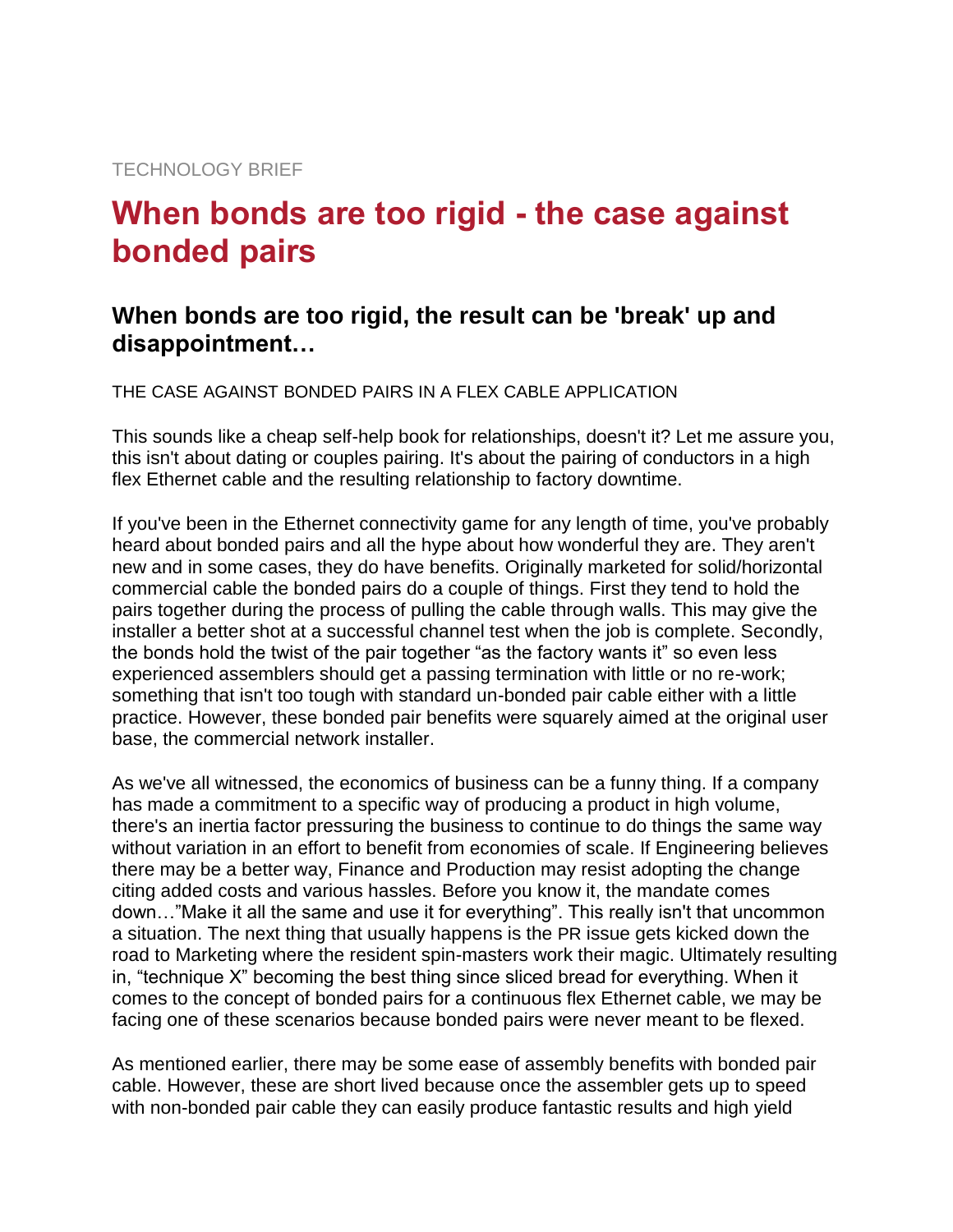using either. Further, the focus of this paper is on industrial cord sets which are primarily assembled offsite by experienced assembly companies specializing in over-molded connectors. Therefore, ease of assembly isn't a concern of most system users. What they need to consider is the elimination of downtime once the system has been commissioned. This is where our research has shown the concept of bonded pairs to fall apart (literally). As previously discussed, bonded pairs were originally used for horizontal and patching applications in commercial/office environments. These applications have very limited flex, usually consisting of "one time" bends to facilitate installation. Conversely, the industrial automation environment is rife with continuous movement, flex applications. Let's examine what happens when a cable is repeatedly flexed and run that side by side with some common sense and a few illustrations.



As shown above, when a cable flexes, it bends around an arc. Let's examine what's happening. The larger the arc around the center point, the greater the distance. Take a look at the illustration of the target below.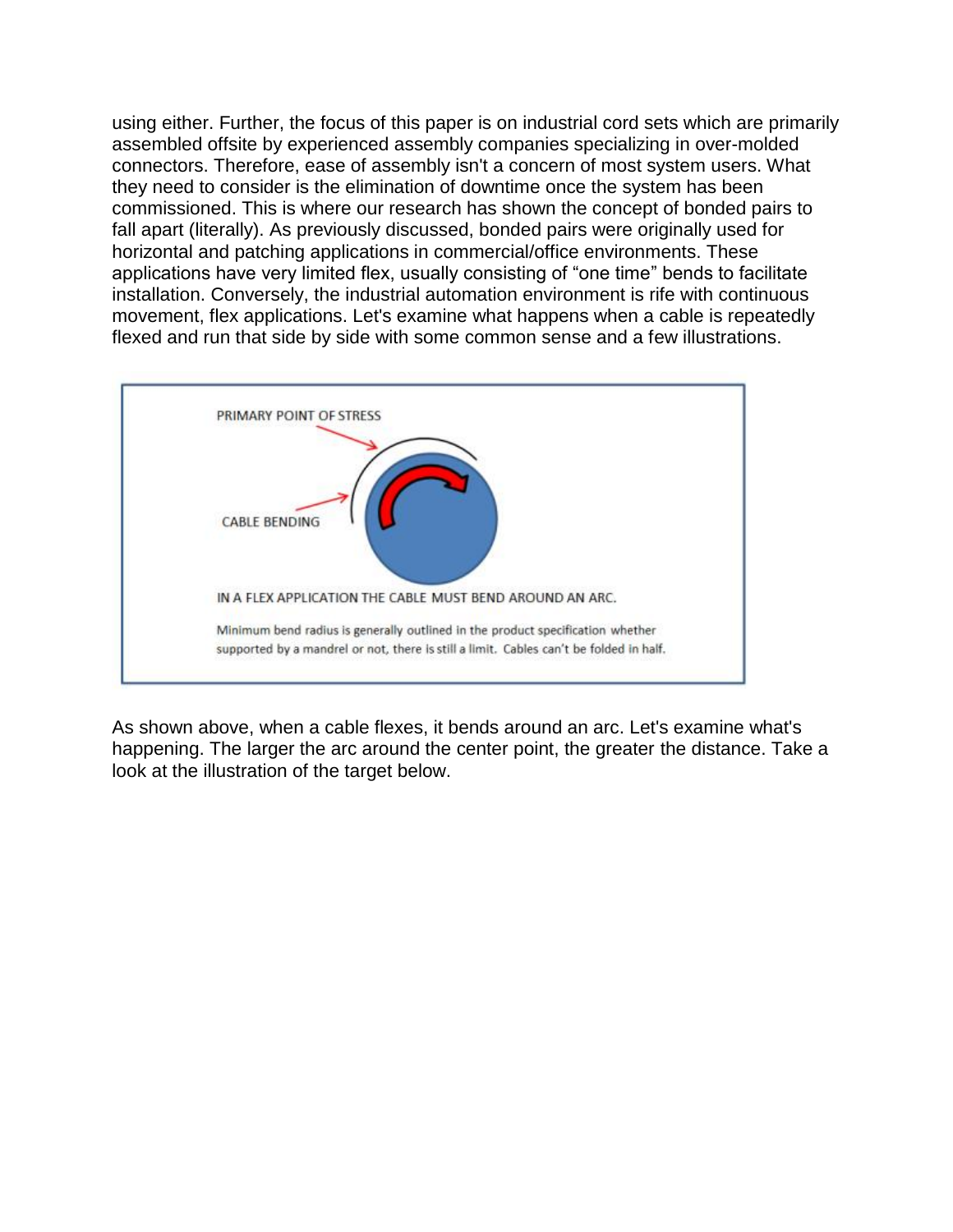

When objects are subjected to bending and flex forces, it's usually a benefit if they aren't completely rigid. For an example, we can use earthquake resistant buildings. Their foundations allow some sway and movement. The reason for this was learned from experience, completely rigid buildings tried to fight off the forces of an earthquake and wound up crumbling to the ground. The problem was they offered no "give". Now take the example of a mature oak tree Vs. a young sapling. After a severe wind storm, the powerful Oak lays broken on the ground and the weak sapling is no worse for the wear. Why is this? The mature Oak tried to resist while the sapling bent and swayed in the wind, only to pop back up at the end unscathed. There are lessons to be learned here that apply to flex cable. Although a bonded pair may have some assembly benefits, the fact that the pairs are essentially glued together may end up being the weak link in a flex application. Bonded pairs can behave more like the mature oak than the sapling and here's why.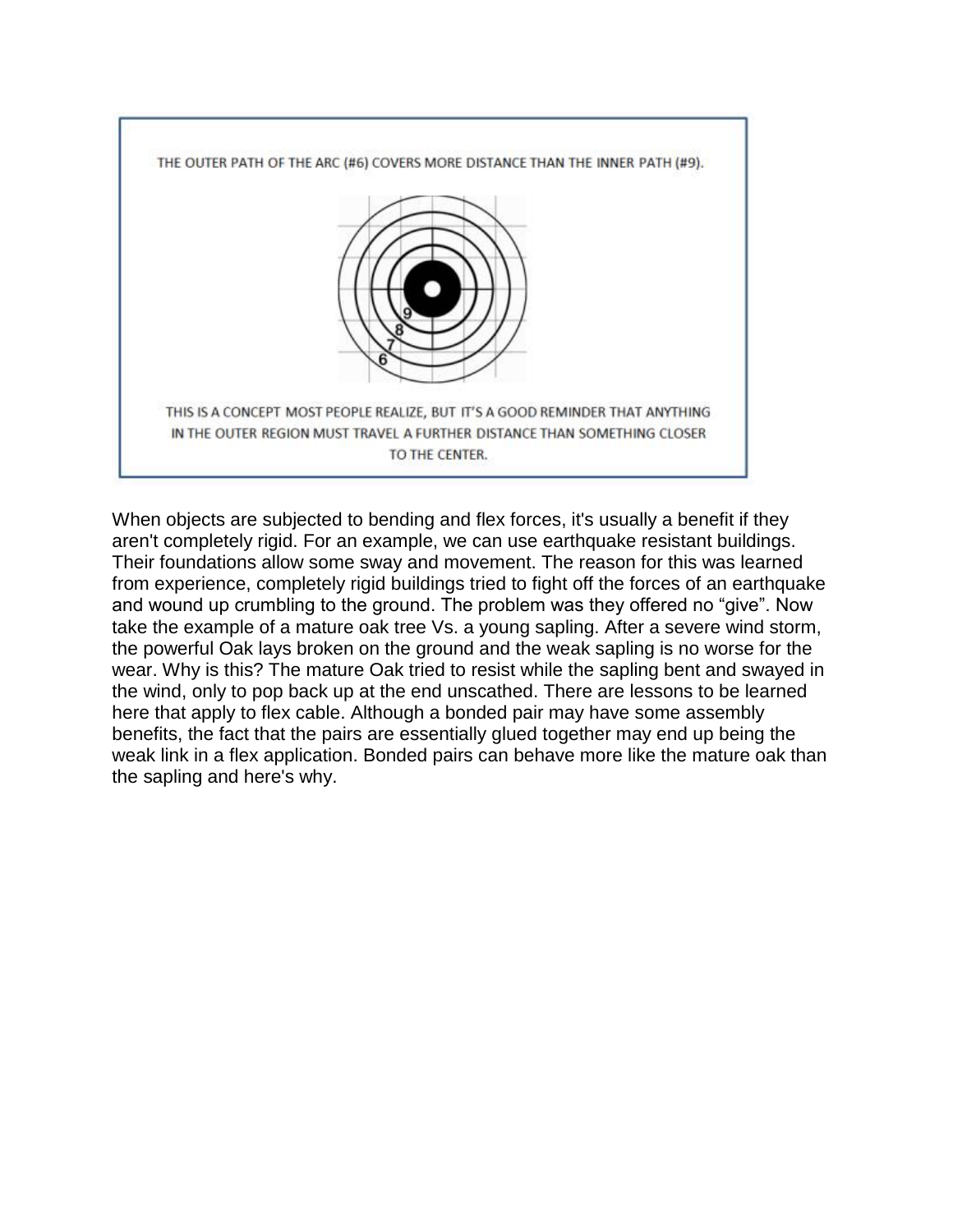IN THE ILLUSTRATION ABOVE A SMALL SECTION OF BONDED PAIR CABLE (BETWEEN TWISTS) IS DEPICTED. SINCE THE PAIRS ARE BONDED TOGETHER, THEY ARE FORCED TO STAY TOGETHER DURING FLEX. THIS CAUSES STRESS IN THE INSULATION OF THE "OUTER" CONDUCTOR BECAUSE IT HAS TO REMAIN ATTACHED TO THE INNER CONDUCTOR, BUT AT THE SAME TIME TRAVEL (BEND AROUND) A LONGER DISTANCE.



When a bonded pair flexes around an unsupported bend there are two high stress areas to be concerned with as shown in the illustration above. The first is the area where the pairs are bonded and the second is the area around the outer most edge of the jacket. As discussed, the outer conductor of the pair has to travel a greater distance than the inner conductor and since it is attached to the inner conductor, it has no choice but to stretch. Secondly, the bonded area that holds the pair together has forces induced by the flexing of the cable that are trying to tear the bond between the conductors apart. In a static bend (one time bend for install) the bonded pairs hold together. However, after repeated flexing the bond will eventually fail leaving an area of the pair now un-bonded. Since the rest of the pair remains bonded, the cable still doesn't allow much movement except in the area of the failed bond. This tends to concentrate the majority of flex movement on a very small area of the conductor eventually leading to failure. These failures will spread down the cable over time as it continues to flex, eventually leading to a lapse in connectivity and down time.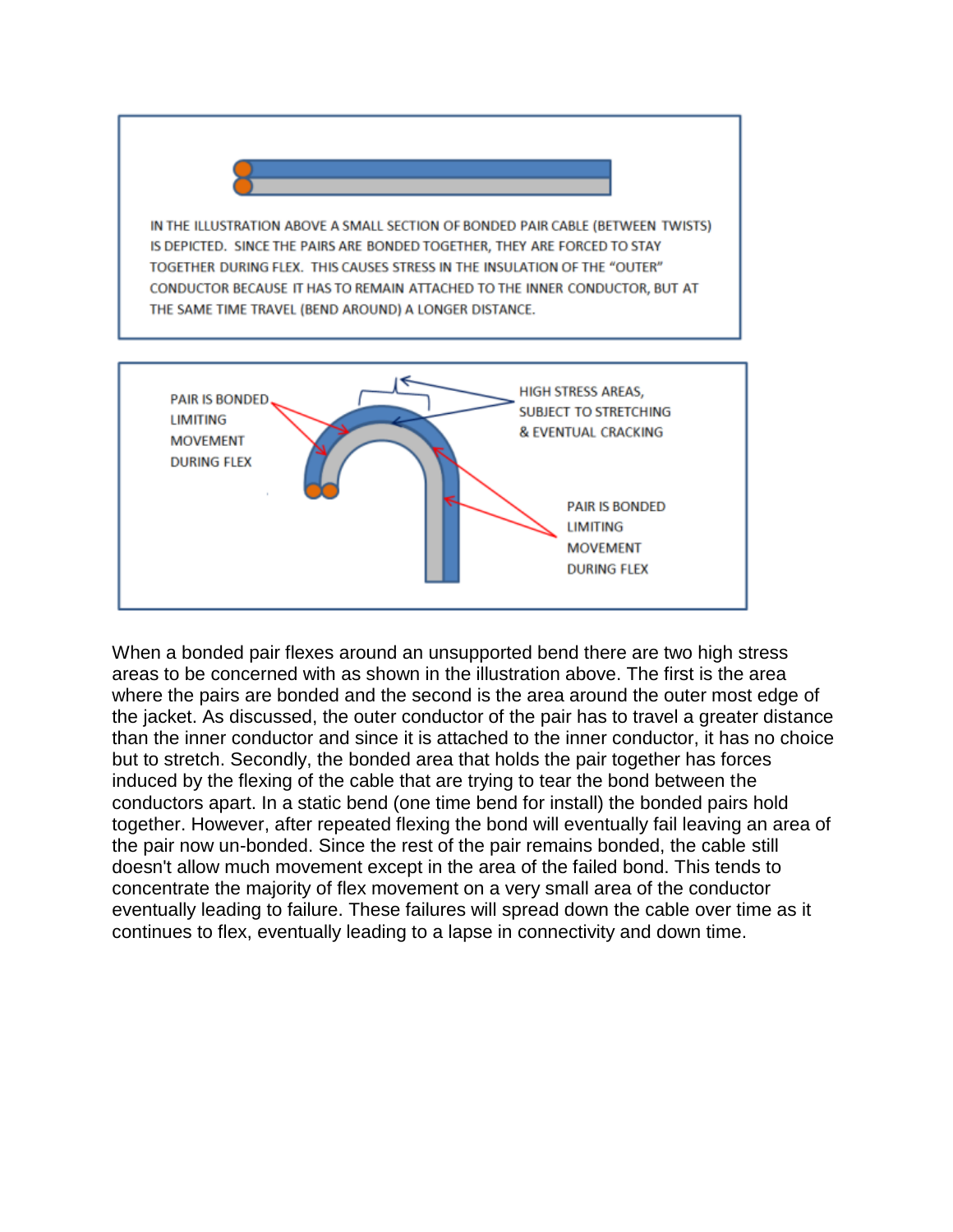

For continuous motion flex applications, non-bonded pairs seem to have an edge over bonded pairs when it comes to life expectancy. Non-bonded pairs allow the individual conductors enough freedom of movement so they can accommodate the abuse of a flex application, however, they too must be protected. The best way that we've found to allow the individual conductors to slip over each other during motion, but still limit the pairs from moving too far apart is with a pressure jacket. Pressure jacketing is a totally different philosophy from using a classic "tube" jacket and bonding the pairs. Let's take a look at the differences.

**TUBE JACKET & BONDED PAIRS** 





PRESSURE JACKET & UN-BONDED PAIRS

A tube jacket is exactly what it sounds like, a tube surrounding the pairs in a cable. It has room within it for the pairs to move around and even untwist during certain circumstances. The way around this potential for untwisting is to bond the pairs together. As discussed earlier, this bonding is suitable for a commercial environment, but it isn't the best for an industrial flex application. In a flex application, it's desirable for the pairs to have the ability for some movement. This allows the individual conductors to accommodate the flex motion by essentially, "going with the flow". However, the amount of movement should not be limitless. Therefore, the individual conductors in a pair must be held in check. This can be done using a "pressure jacket". Essentially, a pressure jacket is created when the extrude head applying the jacket is run under higher pressure with more jacket material. The result is a thicker jacket that will not only protect and cushion the pairs while allowing movement, but will also limit the amount of conductor to conductor gap present in the pair. A further side benefit is that pressure jackets have a firm round profile that is crush resistant and perfect for obtaining a reliable seal with over-molded connectors.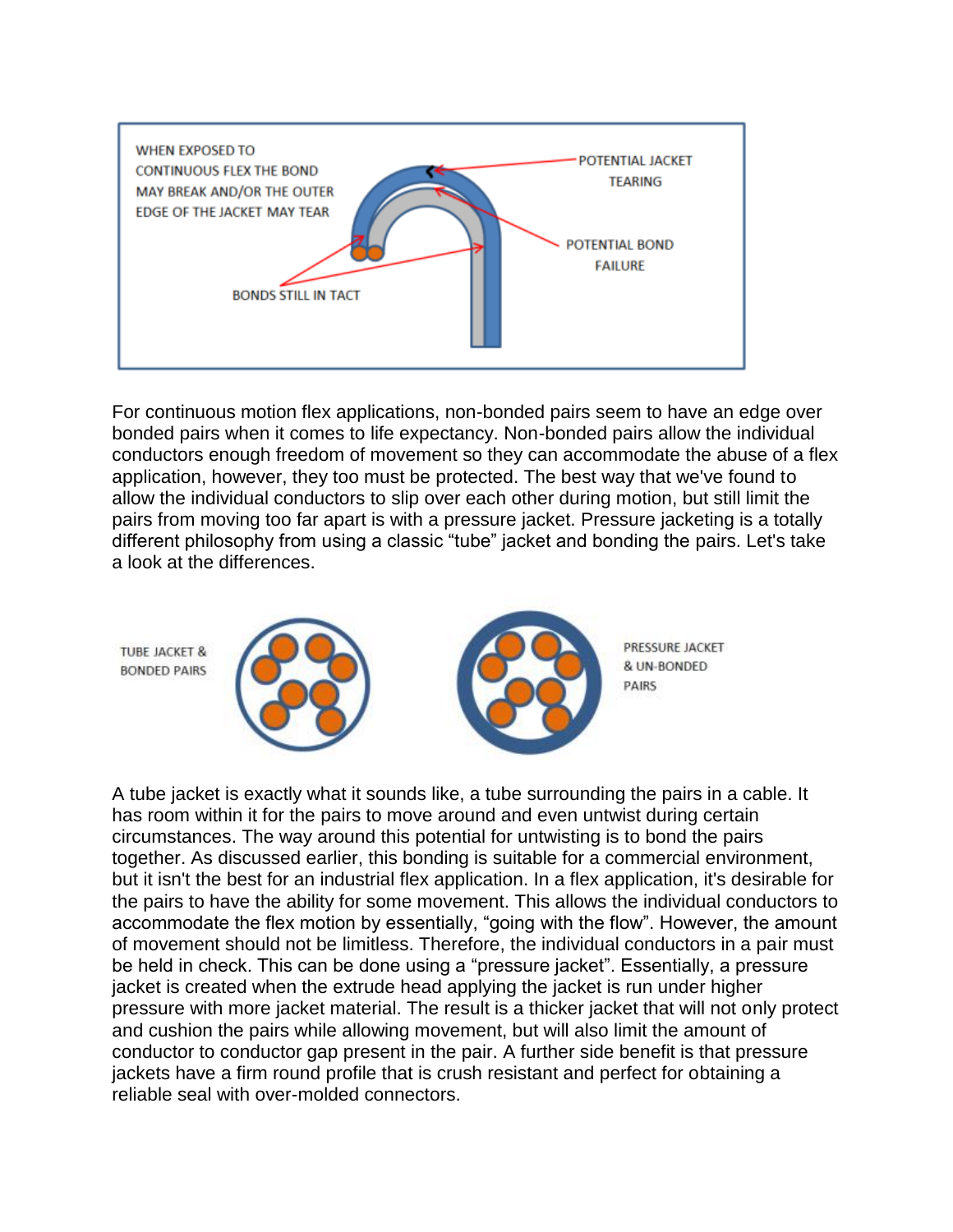Industrial applications are full of trade-offs and industrial cables are no different. Bonded pairs were developed for the commercial networking world, not specifically for harsh environments. Bonded pairs may help in assembly of a commercial cord for the office, but their benefits in factory automation are questionable. Yes, they do keep the pairs together during flex thus limiting the conductor to conductor gap in the pair and possibly giving a slight benefit to return loss. However, the conductor to conductor rigidness eventually leads to their destruction. Limiting conductor to conductor gaps to improve return loss may be good practice, but in a factory automation setting, survivability trumps this 100 fold. Especially since the conductor to conductor gap is minimal (photo #1) and nothing like the gross exaggeration being depicted in some marketing literature. Further, some conductor to conductor gap is desirable because it keeps the cable from self-destructing as it performs millions of flex cycles. We've found it is far better to allow some conductor to conductor movement and keep it in check with pressure jacketing. In fact, we've run our pressure jacketed industrial Ethernet cables through 10 million cycles in flex testing device that simulates an unsupported bend, much like the situation cables would be exposed to on a robotic arm. The fact that this is an unsupported bend makes all the difference in the world. An unsupported bend test is much more abusive than a C-Track or tick tock test, both of which add protection to the cable by supporting the bend. In fact when running a sample of bonded pair cable through the same unsupported bend test mentioned above, failure came in under 600,000 cycles. Giving up a little margin in return loss is better than field failures, and the reality is that conductor to conductor gaps in un-bonded pairs are minimal and return loss margin is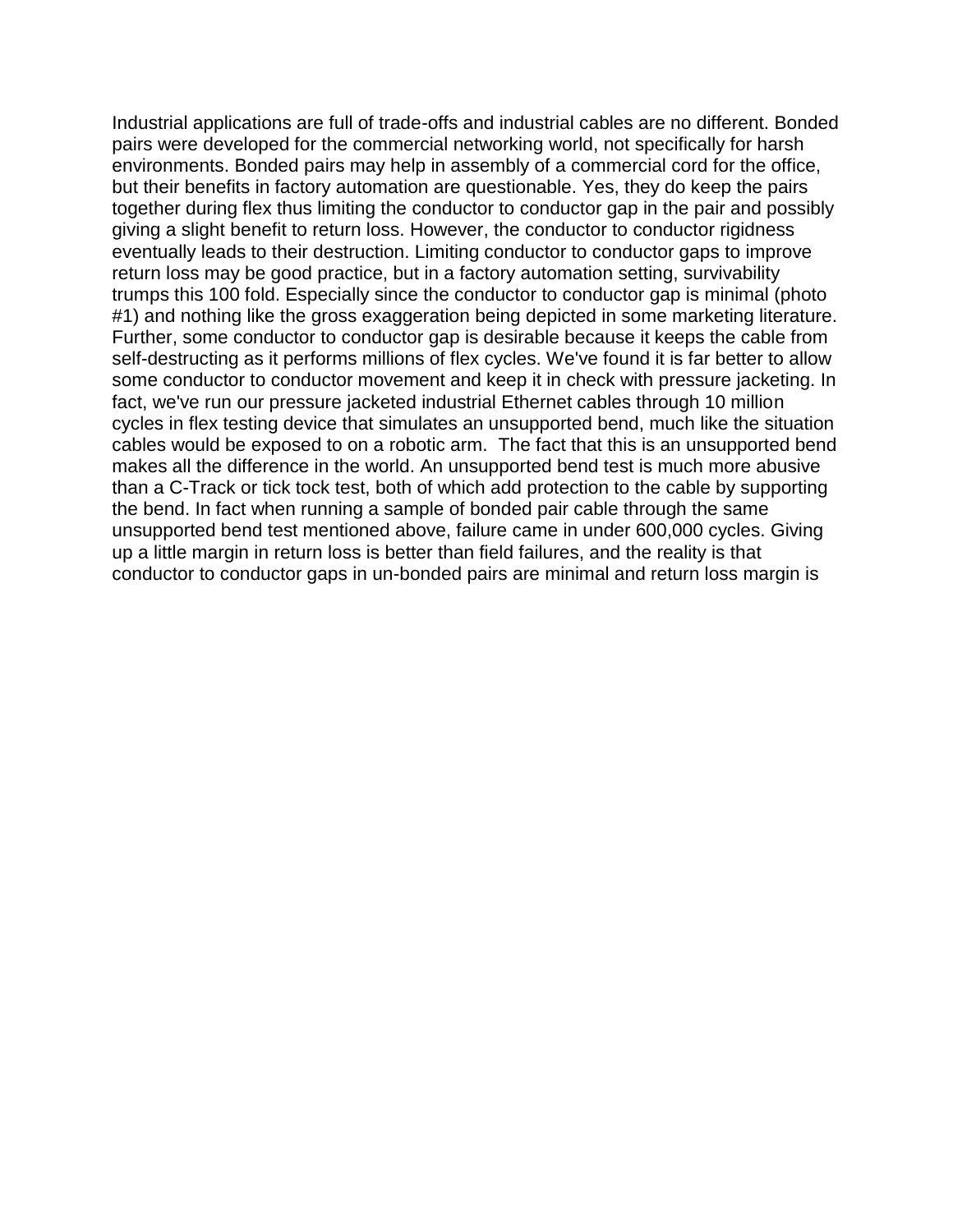ample. See below.



PHOTO 1: UN-BONDED PAIR BEING BENT IN AN ARC. NOTICE THE CONDUCTOR TO CONDUCTOR SEPARATION IS MINIMAL EVEN THOUGH THE PAIRS ARE NOT BONDED TOGETHER.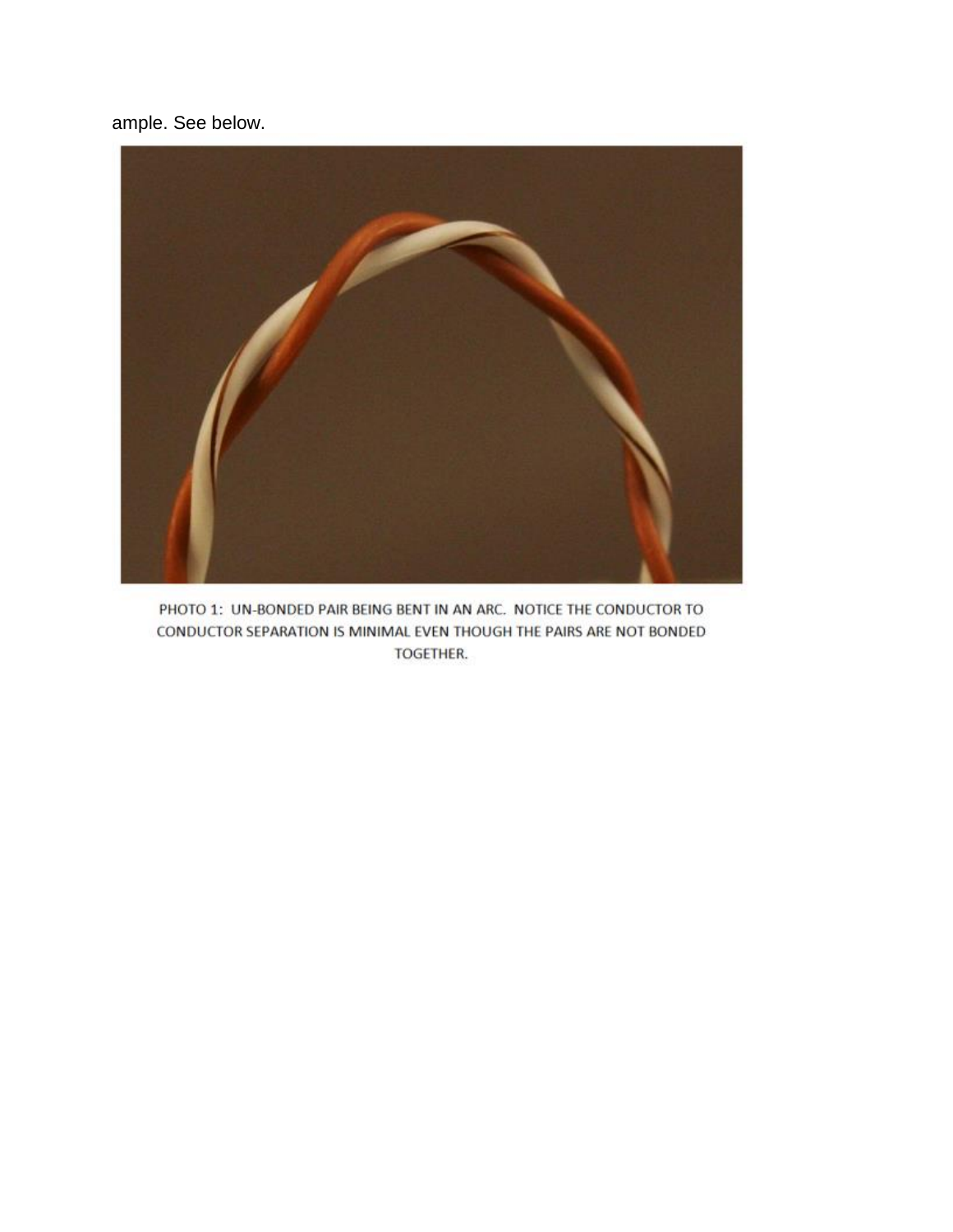

PHOTO 2 & 3: PHOTO OF BONDED PAIR AFTER LIMITED FLEXING. THIS SAMPLE WAS NOT FLEXED TO FAILURE BECAUSE IT CONVEYS THE ISSUE CLEARER AS IT BEGINS TO BREAK DOWN. NOTICE THE "WORK HARDENING" OF THE CONDUCTOR INSULATION AT THE TOP OF THE ARC. THE CABLE HAS CREASED AND NOW ALL BEND FORCES ARE BEGINNING TO CONCENTRATE IN AT THE ONE WEAK POINT. EVENTUALLY THIS WILL BECOME THE POINT OF FAILURE.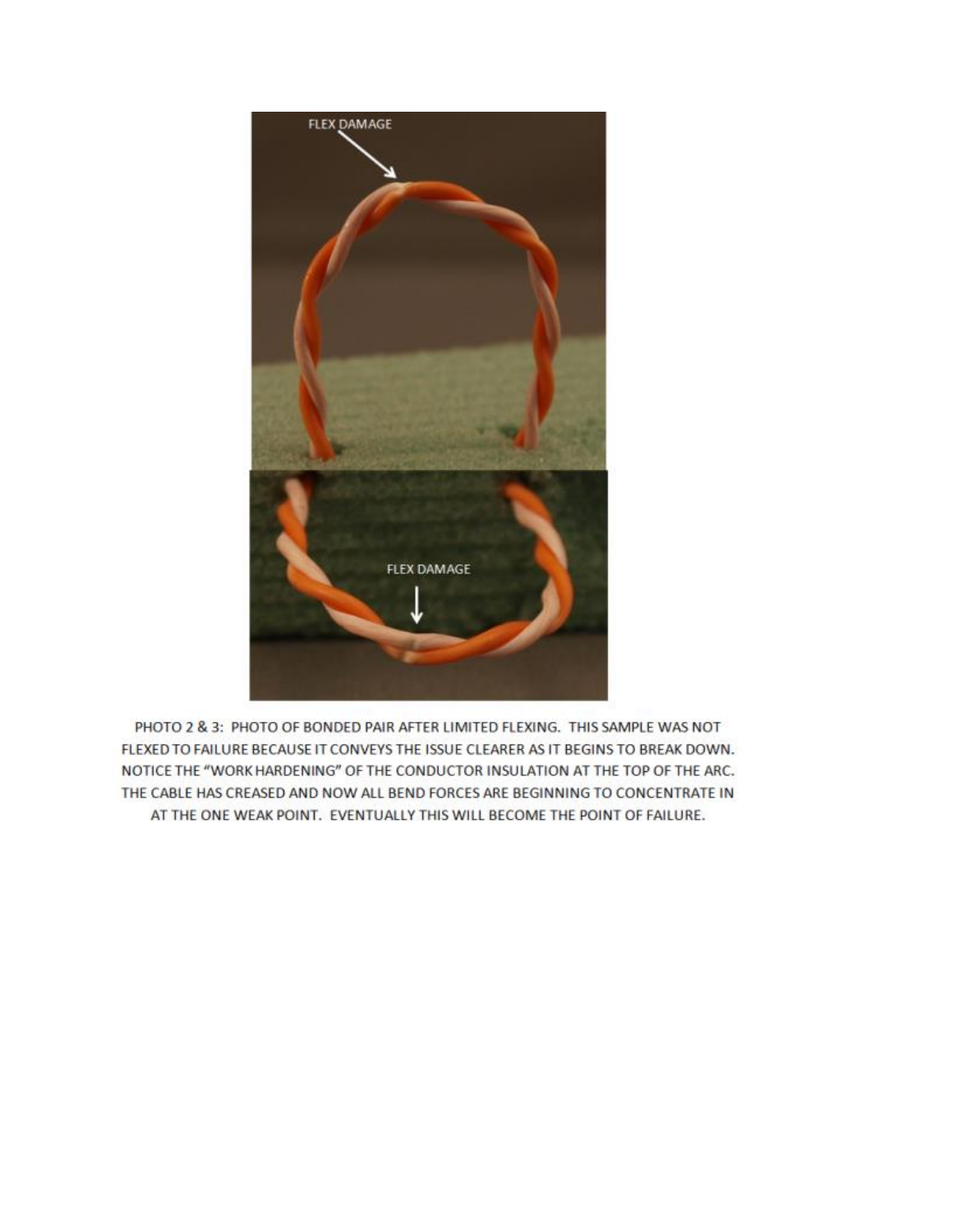

PHOTO 4: THIS PICTURE SHOWS THE UNDERSIDE OF THE ARC IN A BONDED PAIR THAT IS HEADING TOWARD FAILURE. NOTICE THE DAMAGE TO THE CONDUCTOR INSULATION. AS YOU CAN SEE, THE STRESS FORCE IS BEING FOCUSED IN A SMALL AREA THAT IS DETERIORATING WHILE THE REST OF THE PAIR IS IN TACT. THE REASON THE STRESS IS FOCUSED ON A SMALL AREA IS THAT THE BONDING OF THE PAIRS DOES NOT ALLOW THE FORCE TO BE SPREAD OVER THE ENTIRE PAIR. ONCE THE "WEAK SPOT" IS ESTABLISHED, IT WILL ACT AS THE "HINGE" FOR THE CABLE UNTIL IT EVENTUALLY BREAKS.

Ľ